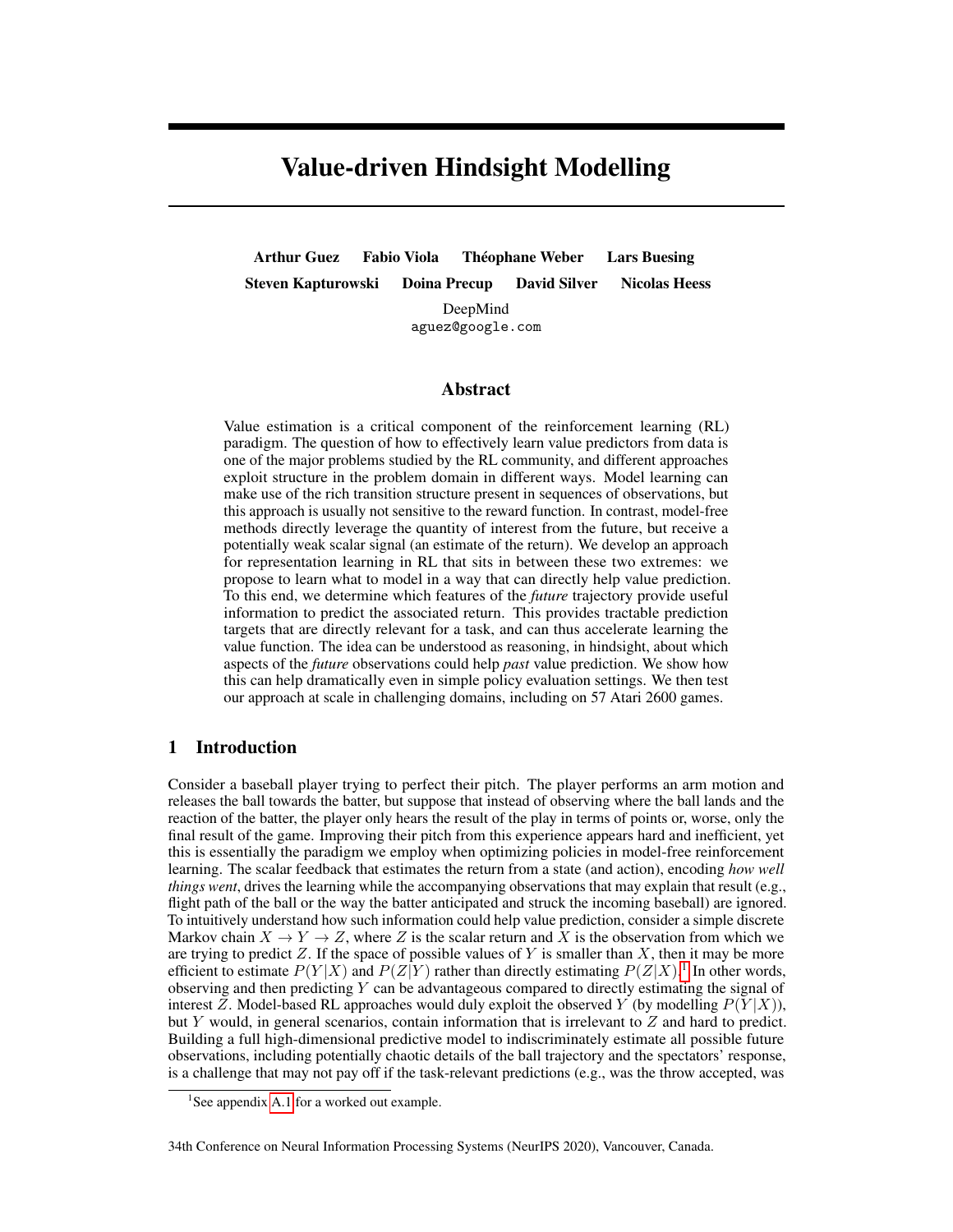the batter surprised) are error-ridden. Model-free RL methods directly focus only on the relation of  $X$  to  $Z$ , rather than attempting to learn the full dynamics. These methods have recently dominated the literature, and have attained the best performance in a wide array of complex problems with high-dimensional observations [\[12,](#page-9-0) [17,](#page-10-0) [8,](#page-9-1) [7\]](#page-9-2).

In this paper, we propose to augment model-free methods with a lightweight model of future quantities of interest. The motivation is to model only those parts of the future observations  $(Y)$  that are needed to obtain better value predictions. The major research challenge is to learn, from observational data, which aspects of the future are important to model (i.e. what Y should be). To this end, we propose to learn a special value function *in hindsight* that receives future observations as an additional input. This learning process reveals features of the future observations that would be most useful for value prediction (e.g., flight path of the ball or reaction of the batter), if provided by an oracle. We then learn a model that predicts these hindsight features using only information available at test time (at the time of releasing the ball, we knew the identity of the batter, the type of throw and spin of the ball). Learning these value-relevant features can help representation learning for an agent and provide an additional useful input to its value and policy functions. Experimentally, we show that hindsight value functions surpassed model-free RL methods in a challenging association task (Portal Choice). When added to the prior state-of-the-art model-free RL method for Atari games [\[11\]](#page-9-3), hindsight value functions significantly increased median performance, from 833% to 965%.

## 2 Background and Notation

Consider a reinforcement learning (RL) agent interacting in a sequential decision-making environment [\[19\]](#page-10-1). At each step t, after observing state  $s_t$ ,<sup>[2](#page-1-0)</sup> the agent outputs an action  $a_t \sim \pi(A|s_t)$ , and obtains a scalar reward  $R_t$  and the next-state  $s_{t+1}$  from the environment. The sum of discounted rewards from s is the return denoted by  $G = \sum_{t=0}^{+\infty} \gamma^t R_t$ , with  $\gamma \in (0,1)$ . Its expectation is called the value function,  $v^{\pi}(s) = \mathbb{E}_{\pi} [G|S_0 = s]$ . An important related quantity is the actionvalue, or Q-value, which corresponds to the same expectation with a particular action executed first:  $q^{\pi}(s, a) = \mathbb{E}_{\pi}[G|S_0 = s, A_0 = a]$ . The agent's goal is to adapt the policy  $\pi$  in order to achieve a higher value  $v^{\pi}$ . This usually entails learning an estimate of  $v^{\pi}$  for the current policy  $\pi$ , the problem we focus on in this paper. From now on, we drop  $\pi$  from the notation for simplicity.

**Direct (Model-free) Learning** A common approach to estimate v (or q) is to represent it as a parametric function  $v_{\theta}$  (or  $q_{\theta}$ ) and directly update its parameters based on sample returns of the policy of interest. Value-based RL algorithms vary in how they construct a value target  $U$  from a single trajectory. They may regress  $v_{\theta}$  towards the Monte-Carlo (MC) return ( $U_t = G_t$ ), or exploit sequentiality by relying on a form of temporal-difference learning to reduce variance (e.g., the TD(0) target  $U_t = R_t + \gamma v_\theta(S_{t+1})$ . For a given target definition U, the value loss  $\mathcal{L}_v$  to derive an update for  $\theta$  is:  $\mathcal{L}_v(\theta) = \frac{1}{2} \mathbb{E}_s[(v_\theta(s) - U)^2]$ . In constructing a target  $U_t$  based on a trajectory of observations and rewards from time  $t$ , the observations are either unused (for a MC return) or only indirectly exploited (when bootstrapping to obtain  $U$ , see Sec. [3.4\)](#page-3-0). In all cases, the trajectory is distilled into a scalar signal that estimates the return, and other relevant aspects of future observations are discarded. In domains with high-dimensional observation spaces or partial observability, it can be particularly difficult to discover correlations with this noisy, possibly sparse, signal.

**Model-based Learning** An indirect way to estimate values is to first learn a model of the dynamics. For example a 1-step observation model  $m_\theta$  learns to predict the conditional distribution  $s_{t+1}, r_t|s_t, a_t$ . Then a value estimate  $v(s)$  for state s can be obtained by autoregressively rolling out the model (until the end of the episode or to a fixed depth with a parametric value bootstrap). The model is trained on potentially much richer data than the return signal, since it uses all information in the trajectory. Indeed, the observed transitions between states can reveal the structure behind a sparse reward signal. A drawback of classic model-based approaches is that they predict a highdimensional signal, a task which may be costly and harder than directly predicting values. As a result, the approximation of the dynamics  $m_{\theta}$  may contain errors where it matters most for predicting values [\[21\]](#page-10-2). Although the observations carry all the data from the environment, most of it is not essential for the task [\[6\]](#page-9-4). The concern that modelling all observations is expensive also applies when the model is not used for actual rollouts but merely for representation learning.

<span id="page-1-0"></span><sup>&</sup>lt;sup>2</sup>In practice the environment is often partially-observed and the state of the world is not directly accessible. For this case, we can replace the observed state s by a learned function that depends on past observations.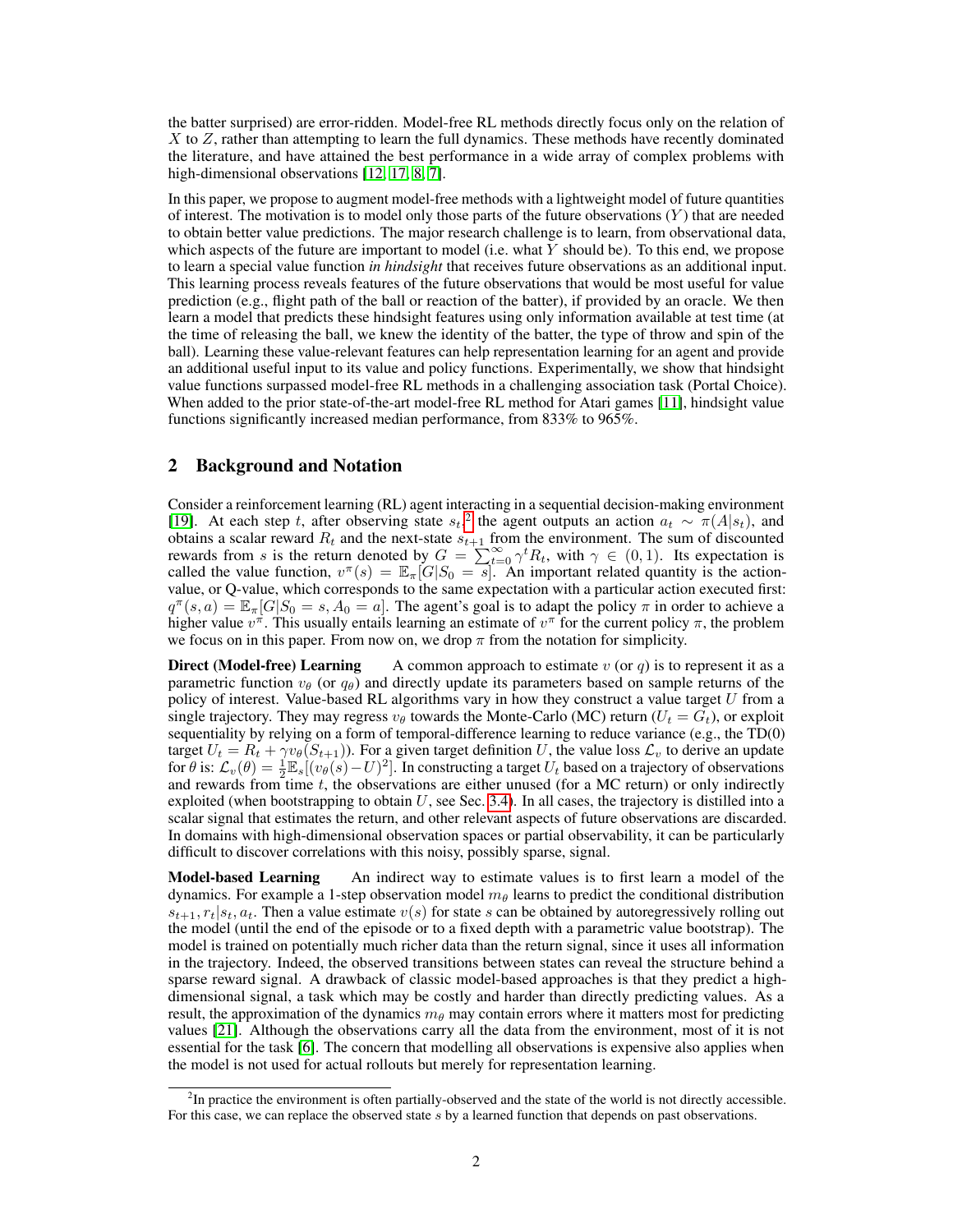### 3 Hindsight Value Functions

While classic model-based methods fully use the high-dimensional observations at some cost, modelfree methods focus only on the most relevant low-dimensional signal (the scalar return). We propose a method that strikes a balance between these paradigms.

#### 3.1 Hindsight value and model

We first introduce a new quantity, the *hindsight* value function  $v^+$ , which depends on quantities only available at training time. This value still represents the expected return from a state  $s_t$ , but it is conditioned on additional information  $\tau_t^+ \in \mathbb{T}^+$  occuring after time t:  $v^+(s_t, \tau_t^+) = \mathbb{E}[\tilde{G}|S_0 =$  $s_t$ ,  $T^+ = \tau_t^+$ ;  $\tau_t^+$  can be defined to include any of the future observations, actions and rewards occurring in the trajectory following  $s_t$ . The hindsight value can be seen as an instance of a general value function in a stochastic computational graph as defined by Weber et al. [\[25\]](#page-10-3).

In this paper, we focus on the case of  $\tau^+$  containing k additional observations  $\tau_t^+$  =  $s_{t+1}, s_{t+2}, \ldots s_{t+k}$  occurring after time t:  $v^+(s_t, \tau_t^+) = \mathbb{E}[G|S_0 = s_t, \ldots, S_k = s_{t+k}]$ . Furthermore, we require estimates of  $v^+$  to follow the following parametric structure:  $v^+(s_t, \tau_t^{\ddag}; \theta) =$  $\psi_{\theta_1}(f(s_t), \phi_{\theta_2}(\tau_t^+))$ , where  $\theta = (\theta_1, \theta_2)$ , which forces information about the future trajectory through some vector-valued function  $\phi \in \mathcal{R}^d$ . Intuitively,  $v^+$  is estimating the expected return from a past time point using privileged access to future observations. Note that if  $k$  is large enough, then  $v^{\hat{+}}$  may simply estimate the empirical return from time t given access to the state trajectory. However, as we will show, if k is small and  $\phi$  is low-dimensional,  $\phi$  can become a bottleneck representation of the future trajectory  $\tau_t^+$ . Hence, by learning in hindsight, we identify features that are maximally useful to predict the return from time  $t$ .

The hindsight value function is not a useful quantity by itself, since we cannot readily use it at test time, because of its use of privileged future observations. It cannot be used as a baseline for policy gradient either, as it will yield a biased gradient estimator [\[25\]](#page-10-3). Instead, we propose to learn a model  $\dot{\phi}$  of  $\phi$ , that can be used at test time. We conjecture that if privileged features  $\dot{\phi}$  are useful for estimating the value, then the model of those features will also be useful (and at least a good signal for representation learning). We propose to learn the approximate expectation model  $\hat{\phi}_{\eta_2}(s)$  conditioned on the current state s and parametrized by  $\eta_2$ , by minimizing an appropriate loss  $\mathcal{L}_{model}(\eta_2)$  between  $\phi$  and  $\dot{\phi}$  (e.g., a squared loss). The approximate model  $\dot{\phi}$  can then be leveraged to obtain a better model-based value estimate  $v^m(s;\eta) = \psi_{\eta_1}(f(s),\hat{\phi}_{\eta_2}(s))$ . Although  $\hat{\phi}(s)$  cannot contain more information than included already in the state  $s$ , it can still benefit from training with a richer signal (i.e., privileged value-relevant features  $\phi$ ) before the value converges.

This formulation can be straightforwardly extended to the case where observations are provided as inputs, instead of full states: a learned function then outputs a state representation  $h_t$  based on the current observation  $o_t$  and previous estimated state  $h_{t-1}$  (details in Sec. [4\)](#page-4-0). Fig. [2](#page-4-1) summarizes the relation between the different quantities in this *hindsight modelling* (HiMo) approach.

#### <span id="page-2-0"></span>3.2 Illustrative example

To understand how the approaches of estimating the value function differ and how value-driven hindsight modelling might be beneficial, consider the Markov Reward Process in Fig. [1.](#page-3-1) Each episode consists of a single transition from initial state s to terminal state s', with a reward  $r(s, s')$  on the way. The key aspect of this domain is that observing  $s'$  reveals structure that helps predict the value at s. Namely, part of  $s'$  provides a simplified view of some of the information present in  $s$ , which is directly involved in predicting r (in the baseball narrative, this could correspond to observing the final configuration between the ball and bat as they collide). Full details of the domain can be found in Appendix [A.3.](#page--1-1)

Let us consider how the different value learning approaches presented above fare in this problem. For direct learning, the value from  $v(s')$  is 0 since s' is terminal, so any n-step return is identical to the MC return, that is, the information present in  $s'$  is not leveraged. Results of learning v from s given the return are presented in Fig. [1](#page-3-1) (model-free, orange curve). A model-based approach first predicts  $s'$  from s, then attempts to predict the value given s and the estimated next state. When increasing the input dimension, given a fixed capacity, the model does not focus its attention on the reward-relevant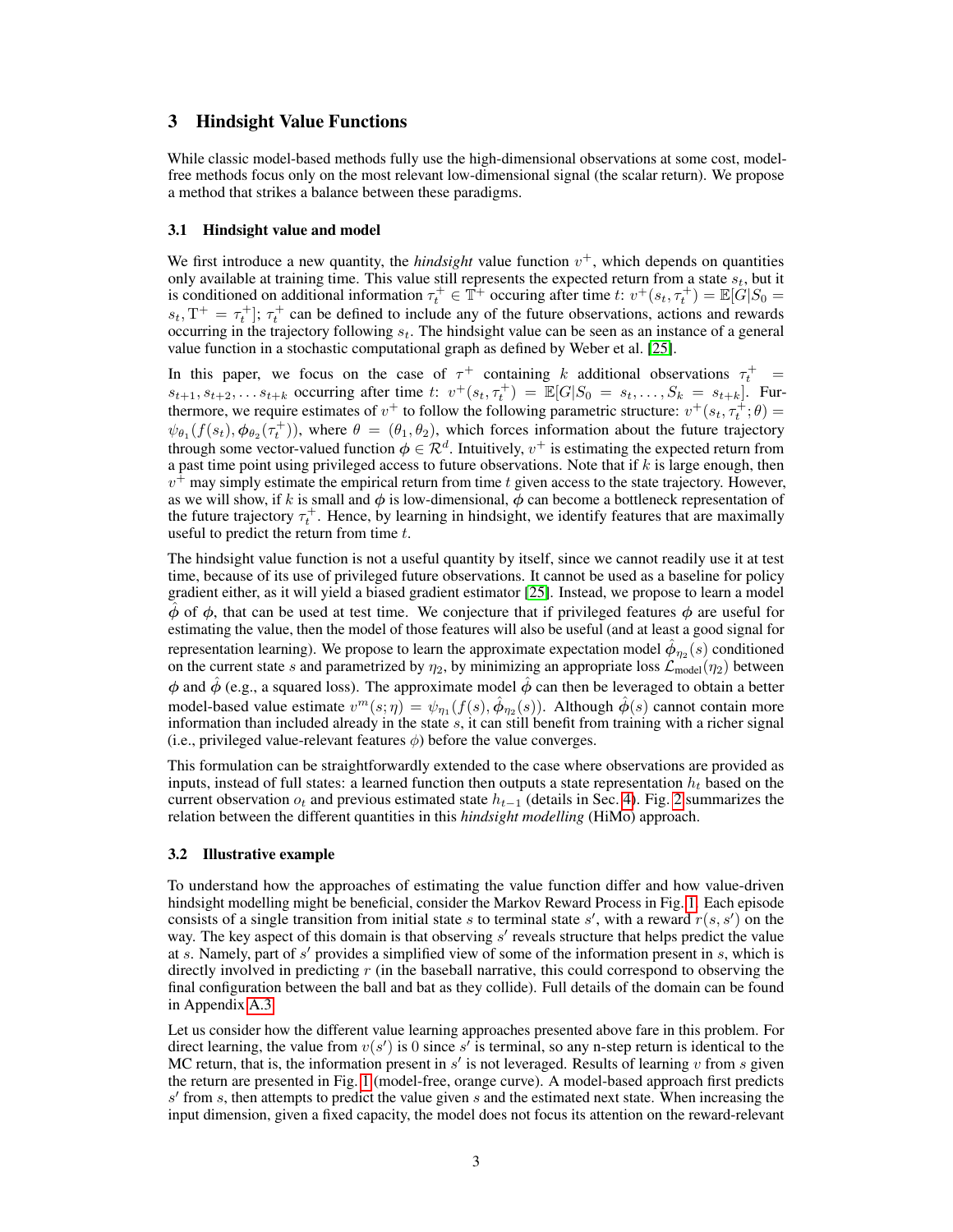<span id="page-3-1"></span>

Figure 1: Illustrative example of Sec. [3.2](#page-2-0) (Left) Visualization of trajectories. Model-free value prediction see the start state s on the left (which are normally distributed) and must predict the corresponding color-coded reward on the right (larger is darker). Hindsight value prediction can leverage the observed structure in the terminal state  $s'$  (middle) to obtain a better value prediction;  $s'$  is plotted superimposed on  $s$  color-coded with the discrete reward-relevant quantity in  $s'$ . States have dimension  $\bar{D}=4$  and are projected in 2D in this example. (Right) Learning the value of the initial state for various methods. The data dimension is  $D = 32$  for this experiment, and the useful data dimension in  $s'$  is 4. The results are averaged over 4 different instances, each repeated twice. Note that  $v^+$  (dotted line) is using privileged information (the next state), so it is a form of performance bound.

structure in  $s'$  and makes errors where it matters most. As a result, it can struggle to learn  $v$  faster than a model-free estimate (pink curve in Fig. [1\)](#page-3-1). When learning in hindsight,  $v^{\pm}$  can directly exploit the revealed structure in the observation of  $\tau^+$  (this corresponds to terminal state s' in this case), and as a result, the hindsight value (dashed blue curve) learns faster than the regular causal model-free estimate. This drives the learning of  $\phi$  and its model  $\dot{\phi}$ , which directly gets trained to predict these useful features for the value. As a result,  $v^m$  also benefits and learns faster than the regular v estimate on this problem (blue curve).

#### 3.3 When is it advantageous to model in hindsight?

To understand the circumstances in which hindsight modelling provides a better value estimate, we provide the following result:

**Proposition.** Suppose that  $v_{\theta}^{m}$  is sharing the same function  $\psi$  as  $v^{+}$  (i.e.,  $\theta_1 = \eta_1$ ), and let  $\psi$ *be linear*  $(\psi_{\theta_1}(f, \phi) = (\frac{\omega_1}{\omega_2})^{\top}(\frac{f}{\phi}) + b$ , where  $\theta_1 = (\omega_1, \omega_2)$ ). Assume a squared loss for the *model and the following relation between value losses:*  $\mathcal{L}(v^+) = C\mathcal{L}(v)$  with  $C < 0.5$  (i.e., *estimating the value with more information is an easier learning problem). Then, the following holds:*  $\mathcal{L}_{model}(\eta_2)<\frac{(1-2C)\mathcal{L}(v)}{2\|\omega_2\|^2}\implies\mathcal{L}(v^m)<\mathcal{L}(v).$  *(Proof in appendix.)* 

Intuitively, this relates how small the modelling error needs to be in order to guarantee that the value error for  $v^m$  is smaller than the value error for the direct estimate v. The modeling error can be large for different reasons. If the environment or the policy is stochastic, then there is some irreducible modelling error for the deterministic model. Even in such cases, a small  $C$  can make hindsight modelling advantageous. The modeling error could also be high because predicting  $\phi$  is hard. For example, it could be that  $\phi$  essentially encodes the empirical return, which means predicting  $\phi$ is at least as hard as predicting the value function ( $\mathcal{L}_{model}(\eta_2) \ge \mathcal{L}(v)$ ). Or, it could be that  $\phi$  is high-dimensional, causing both a hard prediction problem and a decrease in the acceptable threshold for  $\mathcal{L}_{\text{model}}$  (since  $\|\omega_2\|^2$  will grow). We address some of these concerns with specific architectural choices, such as allowing  $v^+$  a limited view on future observations and having low dimensional  $\phi$ (see Sec. [4\)](#page-4-0). The analysis above ignores any advantage obtained from representation learning when training  $\ddot{\phi}$  (for shared state encoding functions).

#### <span id="page-3-0"></span>3.4 Relation to bootstrapping

It is worth emphasizing the difference between hindsight modelling and the bootstrapping typically done in temporal difference learning. Both exploit a partial trajectory for value prediction, but have different objectives and mechanisms. Bootstrapping helps to provide potentially better value targets from a trajectory (e.g., to reduce variance or deal with off-policyness), but it does not give a richer training signal in itself as it does not communicate more information about the future than a return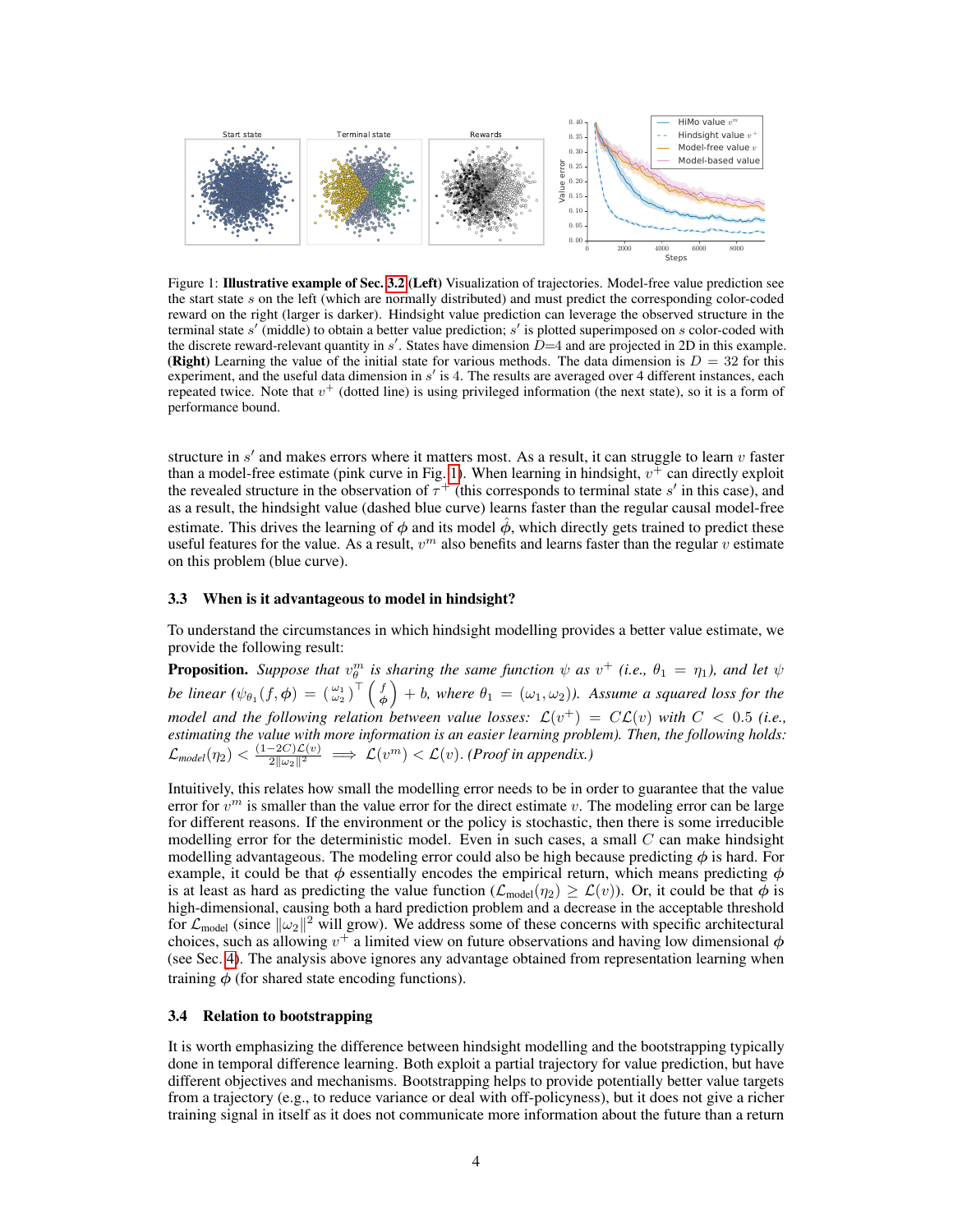<span id="page-4-1"></span>

Figure 2: **HiMo architecture.** (a) depicts the overall HiMo architecture, where  $v_t^m$  is the model-augmented value prediction available at test time  $t$  ( $\hat{\phi}_t$  is a model of  $\phi_t$ ), and  $v_t^+$  is the hindsight value for step  $t$  that uses additional privileged observations (up to  $o_{t+k}$ ). Nodes are tensors and edges are (learnable) tensor transformations, e.g. neural networks. The panels (b), (c) and (d) illustrate the different learning losses, where green identifies learned edges, and the red symbol  $\emptyset$  denotes that gradients are stopped in backpropagation. In particular, (b) shows the subset of the network used for the value function loss  $\mathcal{L}_v$ , (c) the hindsight value function loss  $\mathcal{L}_{v+}$  and (d) the model loss  $\mathcal{L}_{\text{model}}$ .  $U_t$  denotes the value target at time t.

statistic (a scalar value). Consider for example a *deterministic* scenario where we want to estimate the value of a state  $s_0$  drawn from some distribution, and  $v_\theta(s_t) = v(s_t), \forall t > 0$ , i.e., all subsequent value estimates are perfect. Hence, the MC return and all the  $n$ -step returns from any  $s<sub>0</sub>$  are equal, so bootstrapping has no consequence. Yet, there might still be some useful information in the future trajectory which would accelerate the learning of  $v_{\theta}(s_0)$ , if predicted at  $s_0$ . For example, suppose  $s_2$ has some bits correlated with the trajectory's final return, which are easy to predict from  $s_0$ . Hindsight modeling has precisely the potential of learning such a vector-valued feature of  $s_2$ . One concrete example can be found in Appendix section [A.1.](#page--1-0)

## <span id="page-4-0"></span>4 Architecture

We now describe an architecture for HiMo that we found to work at scale and that we tested in Sec. [6.](#page-5-0) To deal with partial observability, we employ a recurrent neural network, the state-RNN, which replaces the state  $s_t$  with a learned internal state  $h_t$ , a function of the current observation  $o_t$ and past observations through  $h_{t-1}: h_t = f(o_t, h_{t-1}; \eta_3)$ , where we have extended the parameter description of  $v^m$  as  $\eta = (\eta_2, \eta_1, \eta_3)$ . The model-based value function  $v^m$  and the hindsight value function  $v^+$  share the same internal state representation h, but the learning of  $v^+$  assumes h is fixed (we do not backpropagate through the state-RNN in hindsight). In addition, we force  $\phi$  to only be learned through  $\mathcal{L}_{model}$ , so that  $v^m$  uses it as an additional input.<sup>[3](#page-4-2)</sup> Denoting with the bar notation quantities treated as non-differentiable (i.e. where the gradient is stopped) this can be summarized as:

$$
v^+(h_t, h_{t+k}; \theta) = \psi_{\theta_1}(\overline{h_t}, \phi_{\theta_2}(\overline{h_{t+k}})), \quad v^m(h_t; \eta) = \psi_{\eta_1}(h_t, \hat{\phi}_{\eta_2}(h_t)). \tag{1}
$$

The different losses in the HiMo architecture are combined in the following way:

$$
\mathcal{L}(\theta, \eta) = \mathcal{L}_v(\eta) + \alpha \mathcal{L}_{v^+}(\theta) + \beta \mathcal{L}_{\text{model}}(\eta). \tag{2}
$$

A diagram of the architecture is presented in Fig. [2](#page-4-1) (see also details in the appendix). Computing  $v^+$  and training  $\hat{\phi}$  is done in online fashion by simply delaying the updates by k steps (just like in the computation of an n-step return). This architecture can be straightforwardly generalized to cases where we also output a policy  $\pi_{\eta}$  for an actor-critic setup, providing h and  $\ddot{\phi}$  as inputs to a policy network.<sup>[4](#page-4-3)</sup> For a Q-value based algorithm like Q-learning, we predict a vector of values  $q^m$  and  $q^+$ instead of  $v^m$  and  $v^+$ . Sec. [6](#page-5-0) describes how we use this architecture with both actor-critic and a value-based approaches, including details of the value target  $U_t$  and update rules in each scenario.

<span id="page-4-2"></span><sup>&</sup>lt;sup>3</sup>This is motivated by the imagination-augmented agents work by Racanière et al. [\[15\]](#page-10-4).

<span id="page-4-3"></span><sup>&</sup>lt;sup>4</sup>In this case, the total loss  $\mathcal{L}(\theta, \eta)$  also contains an actor loss to update  $\pi_{\eta}$  and a negative entropy loss.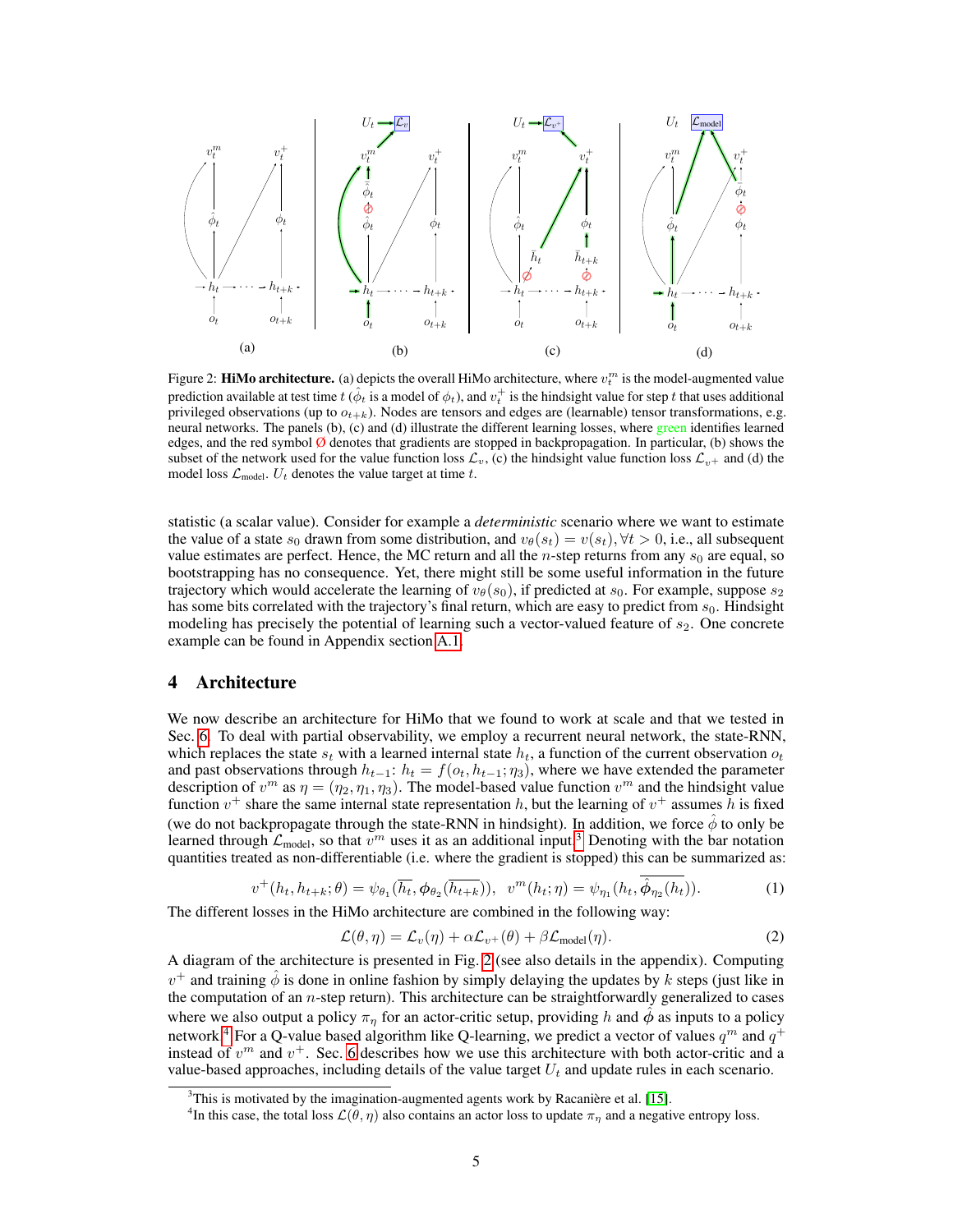# 5 Related Work

Recent works used auxiliary predictions successfully in RL as a way to obtain a richer signal for representation learning [\[10,](#page-9-5) [20\]](#page-10-5). However, these additional prediction tasks are hard-coded, so they cannot adapt to the task demand when needed. We see them as a complementary approach to more efficient learning in RL. An exception is the recent work by Veeriah et al. [\[24\]](#page-10-6), done concurrently to our work, which studies an alternative formulation that employs meta-gradients to discover modelling targets (referred to as "questions").

Buesing et al. [\[3\]](#page-9-6) have considered using observations in an episode trajectory in hindsight to infer variables in a structural causal model of the dynamics, allowing more efficient reasoning, in a model-based way, about counterfactual actions. However this approach requires learning an accurate generative model of the environment. Other recent work in model-based RL has considered implicit models that directly predict the relevant quantities for planning [\[18,](#page-10-7) [13,](#page-10-8) [16\]](#page-10-9), but these do not exploit the future observations. We see these approaches as complementary to our work. In another recent model-based work by Farahmand [\[5\]](#page-9-7), the model loss minimizes some form of value consistency: the difference between the value at some next state and the expected value of starting in the previous state. While this makes the model sensitive to the value, it only exploits the future real state through  $v$  as a learning signal (just like in bootstrapping). A similar approach around reward consistency is proposed by Gelada et al. [\[6\]](#page-9-4). Furthermore, our use of a model output as an input, to be robust to model errors, is inspired by [\[15\]](#page-10-4).

In supervised learning, the learning using privileged information (LUPI) framework [\[23\]](#page-10-10) considers ways of leveraging privileged information at train time. Although their approach does not apply directly in RL, some of our approach can be understood in their framework, considering the future trajectory as the privileged information for value prediction. Privileged information coming from full state observation has been leveraged in RL to learn a better critic in asymmetric actor-critic architectures [\[14,](#page-10-11) [26\]](#page-10-12). However this does not use future information and only applies to settings where special side-information (full state) is available at training time.

In Hindsight Credit Assignment (HCA) [\[9\]](#page-9-8), future information is leveraged in backward models to explain away the noise and improve credit assignment. Although related, our approach differs in how and why we exploit the future information: we aim to facilitate learning a (causal) state representation that would be difficult to learn from returns alone, rather than to understand an action's contribution to an outcome. If HCA can be scaled to larger domains, it would complement our approach nicely. Other RL works exploit hindsight information with a more distant motivation, to counter-factually change the goal as a form of automated curriculum [\[1\]](#page-9-9).

# <span id="page-5-0"></span>6 Experiments

The illustrative example in Sec. [3.2](#page-2-0) demonstrated the positive effect of hindsight modelling in a simple policy evaluation setting. We now explore these benefits in the context of policy optimization in challenging domains: a custom navigation task called Portal Choice, and Atari 2600. To demonstrate the generality and scalability of our approach, we test hindsight value functions in the context of two high-performance RL algorithms: IMPALA [\[4\]](#page-9-10) and R2D2 [\[11\]](#page-9-3).

## 6.1 Portal Choice task

The Portal Choice (Fig. [3\)](#page-6-0) is a two-phase navigation task. In phase one, an agent is presented with a contextual choice between two portals, whose positions vary between episodes. The position of the portal determines its destination in phase two, one of two different goal rooms (green and red rooms). Critically, the reward when terminating the episode in the goal room depends on both the color of the goal room in phase two and a visually indicated combinatorial context shown in the first phase. If the context matches the goal room color, then a reward of 2 is given, otherwise the reward is 0 when terminating the episode (see appendix for full details).

An easy suboptimal solution is to select the portal at random and finish the episode in the resulting goal room by reaching the goal pixel, which results in a positive reward of 1 on average. A more difficult strategy is to be selective about which portal to take depending on the context, in order to get the reward of 2 on every episode. A model-free agent has to learn the joint mapping from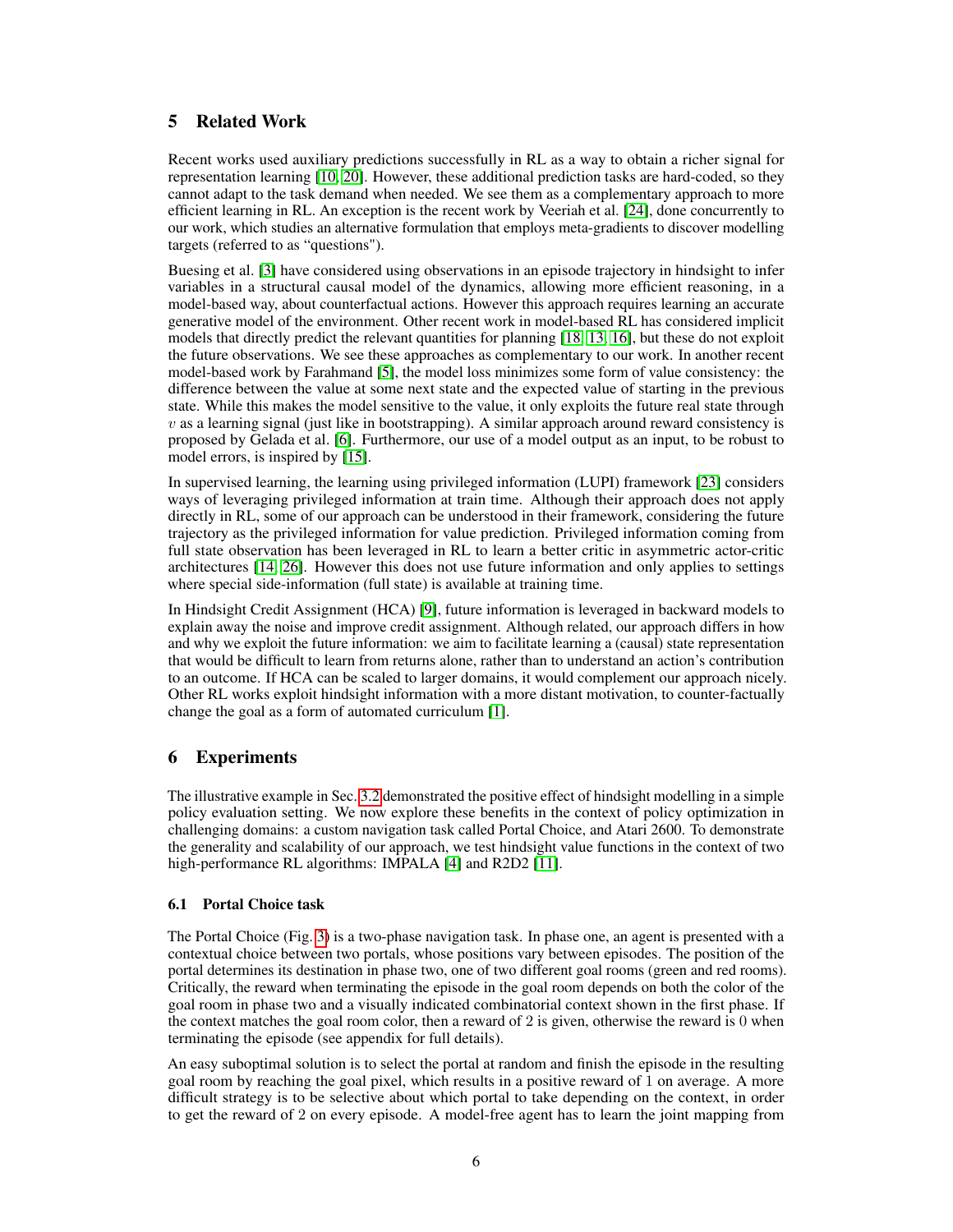contexts and portal positions to rewards. Although the task is not visually complex, the context is combinatorial in nature (the agent needs to count randomly placed pixels) and the joint configuration space of context and portal is fairly large (around 250M). Since the mapping from portal position to rooms does not depend on context, learning the portal-room mapping independently is more efficient.

<span id="page-6-1"></span>

Figure 4: Portal Choice results. (a) Median performance as a function of environment steps, out of 4 seeds. (b) shows the value error averaged across states on the same x-axis scale for different value function estimates. (c) shows the cross-entropy loss of a classifier (for analysis) that takes as input  $\phi$  (solid line) or  $\phi$  (dotted line) and predicts the identity of the goal room (red or green) as a binary classification task. The HiMo curves (blue) show that information about the room identity becomes present first in  $\phi$  and then gets captured in its model  $\dot{\phi}$ . For the baseline ( $\alpha = \beta = 0$ ),  $\hat{\phi}$  is not trained based on  $\phi$  and only classifies the room identity at chance level.

For this domain, we implemented the HiMo architecture within a distributed actor-critic agent named IM-PALA [\[4\]](#page-9-10). In this case, the target  $U_t$  to train  $v^m$  (used as a critic in this context) and  $v^{\dagger}$  is the V-trace target [\[4\]](#page-9-10), which accounts for off-policy corrections between the behavior policy and the learner policy. The actor  $(\pi)$ shares the same network as the critic: it also receives h and  $\ddot{\phi}$  as inputs.

<span id="page-6-0"></span>

We found that HiMo learned reliably faster to reach the optimal behavior, compared to the vanilla IMPALA baseline that shared the same network capacity (see Fig. [4a\)](#page-6-1). Hindsight Credit Assignment [\[9\]](#page-9-8) was also tested in this task, but it did not significantly improve the performance beyond IMPALA. With HiMo, the hindsight value  $v^{+}$  rapidly learns to predict whether the portal-context association is rewarding based on seeing

Figure 3: Portal Choice task. Left: an observation in the starting room of the Portal Choice task. Two portals (cyan squares) are available to the agent (orange), each of them leading deterministically to a different room, based on their position. Right: The two possible goal rooms are identified by a green and red pixel. The reward upon reaching the goal (blue square) is a function of the room and the initial context.

the goal room color. To do this,  $\phi$  learns to predict the new information from the future which is useful that prediction: the identity of the room (see Fig [4c\)](#page-6-1). The prediction of  $\phi$  becomes effectively a model of the mapping from portal to room identity (since the context does not correlate with the room identity). Having access to such a mapping through  $\hat{\phi}$  helps the value prediction (Fig [4b\)](#page-6-1), leading to better action selection.

#### 6.2 Atari

We tested our approach in Atari 2600 videogames using the Arcade Learning Environment [\[2\]](#page-9-11). We added HiMo on top of Recurrent Replay Distributed DQN (R2D2) [\[11\]](#page-9-3), a DQN-based distributed architecture which previously achieved state-of-the-art scores in Atari games. In this value-based setting, HiMo trains  $q^m(\cdot,\cdot;\eta)$  and  $q^+(\cdot,\cdot;\theta)$  based on *n*-step return targets:  $U_t =$  $g\left(\sum_{m=0}^{n-1}\gamma^mR_{t+m}+\gamma^ng^{-1}\left(q^m(S_{t+n},A^*;\eta^-)\right)\right)$ , where g is an invertible function,  $\eta^-$  are the pe-riodically updated target network parameters (as in DQN [\[12\]](#page-9-0)), and  $A^* = \arg \max_a q^m(S_{t+n}, a; \eta)$ (the Double DQN update [\[22\]](#page-10-13)). Other implementation details are described in the appendix.

We ran HiMo on 57 Atari games for 200k gradient steps (around 1 day of training), with 3 seeds for each game. The evaluation averages the score between 200 episodes across seeds, each lasting a maximum of 30 minutes and starting with a random number (up to 30) of no-op actions. In order to compare scores between different games and aggregate results, we computed normalized scores for each game based on random and human performance, so that 0% corresponds to random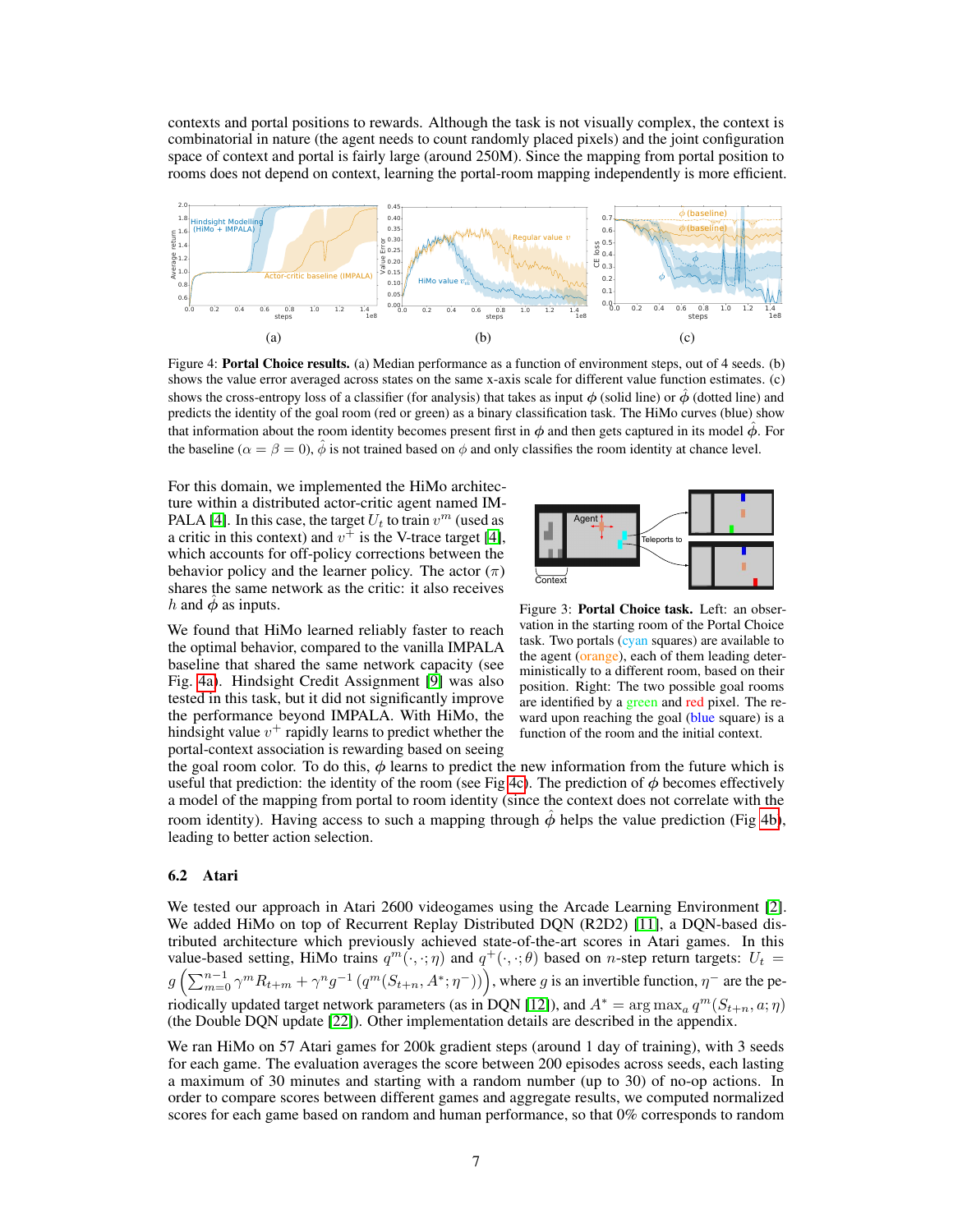<span id="page-7-1"></span>

Figure 5: Comparison of human normalized score in Atari. Difference in *human normalized score* per game in Atari, HiMo versus the improved R2D2 after 200k learning steps, alongside learning curves for a selection of HiMo worst and top performing games. The high variance of the curves in Atari between seeds can often be explained by the variable timestep at which different seeds jump from one performance plateau to the next.

<span id="page-7-2"></span>

Figure 6: Performance in the Atari bowling game. In this game, a delayed reward can be predicted by the intermediate event of the ball hitting the pins (a). (b-c) Learning curves for HiMo in two RL settings: a value-based method (R2D2) in (b) and a policy-gradient method (IMPALA) in (c).

performance and 100% corresponds to human. We observed an increase of 132.5% in the median human normalized score compared to the R2D2 baseline with the same network capacity. Aggregate results are reported in Table [1.](#page-7-0) Fig. [5](#page-7-1) details the difference in normalized score between HiMo and our R2D2 baseline for all games individually. We note that the original R2D2 results reported by Kapturowski et al. [\[11\]](#page-9-3), which used a similar hardware configuration but a different network architecture, were around 750% median human normalized score after a day of training.

We observed that HiMo either offered improved data efficiency or had no overwhelming adverse effects on training performance. In Fig. [5](#page-7-1) we show training curves for a selection of representative Atari environments, which seem to indicate that in the worst case scenario, HiMo's training performance reduces to R2D2's.

Bowling is one of the Atari games where rewards are delayed with relevant information being communicated through intermediate observations (the ball hitting the <span id="page-7-0"></span>Table 1: Median and mean human normalized scores across 57 Atari2600 games for HiMo versus the R2D2 baseline after a day of training.

|        | R2D2    | $R2D2 + HiMo$ |
|--------|---------|---------------|
| Median | 832.5%  | $965\%$       |
| Mean   | 2818.5% | 2980%         |

pins), similarly to the baseball example in the introduction. We found that HiMo performed better than the R2D2 baseline in this particular game. We also ran HiMo in the actor-critic setup (IMPALA) described previously, finding similar performance gain

with respect to the model-free baseline. These results are presented in Fig. [6.](#page-7-2)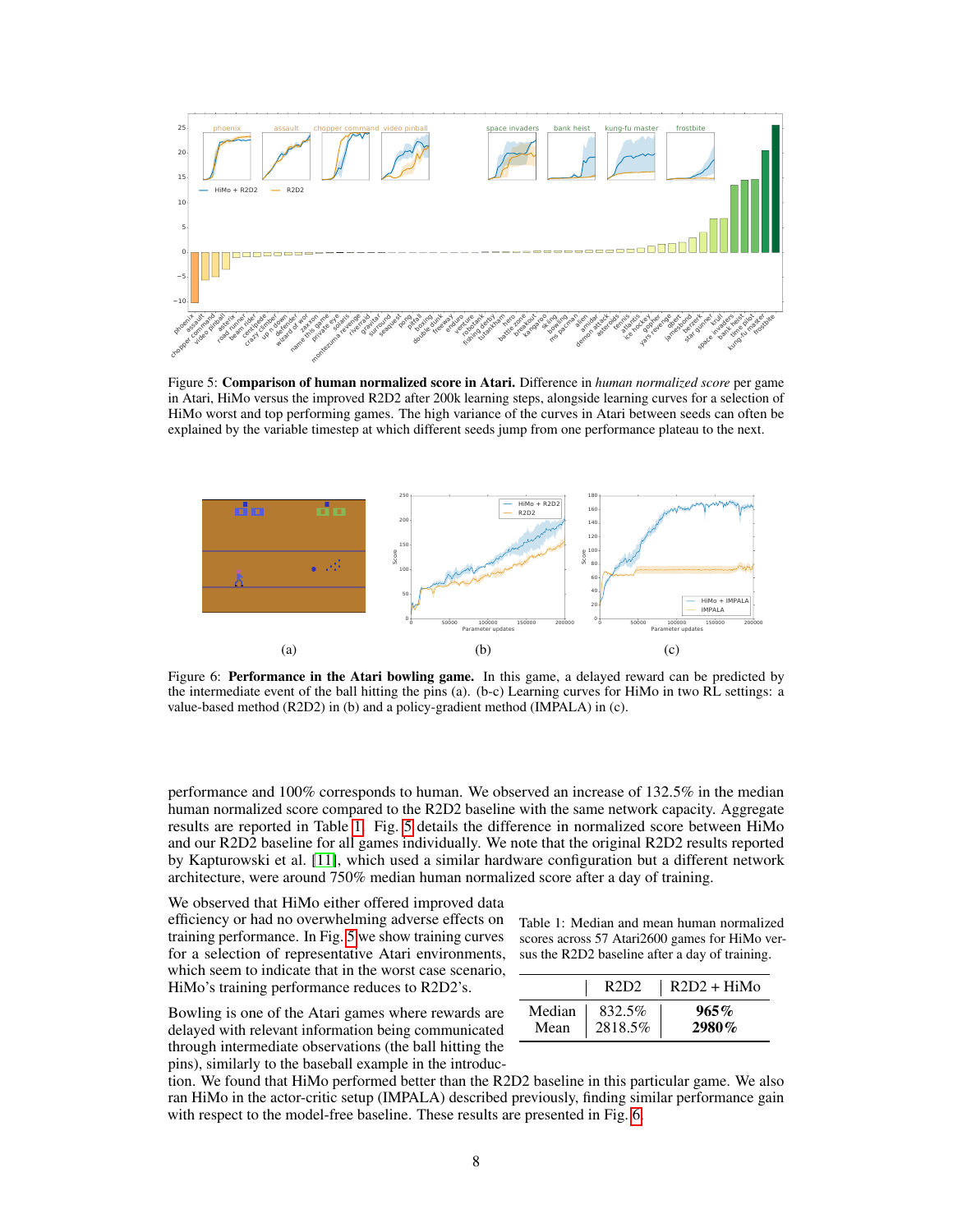## 7 Conclusion

High-dimensional observations in the intermediate future often contain task-relevant features that can facilitate the prediction of an RL agent's final return. We introduced HiMo, an RL algorithm that leverages this insight through a two-stage approach. First, by reasoning in hindsight, the algorithm learns to extract relevant features of future observations that would be been most helpful for estimating the final value. Then, a forward model is learned to predict these features and used as input to an improved value function, yielding better policy evaluation at test time. We demonstrated that this approach can help tame complexity in environments with rich dynamics at scale, yielding increased data efficiency and improving the performance of state-of-the-art model-free architectures.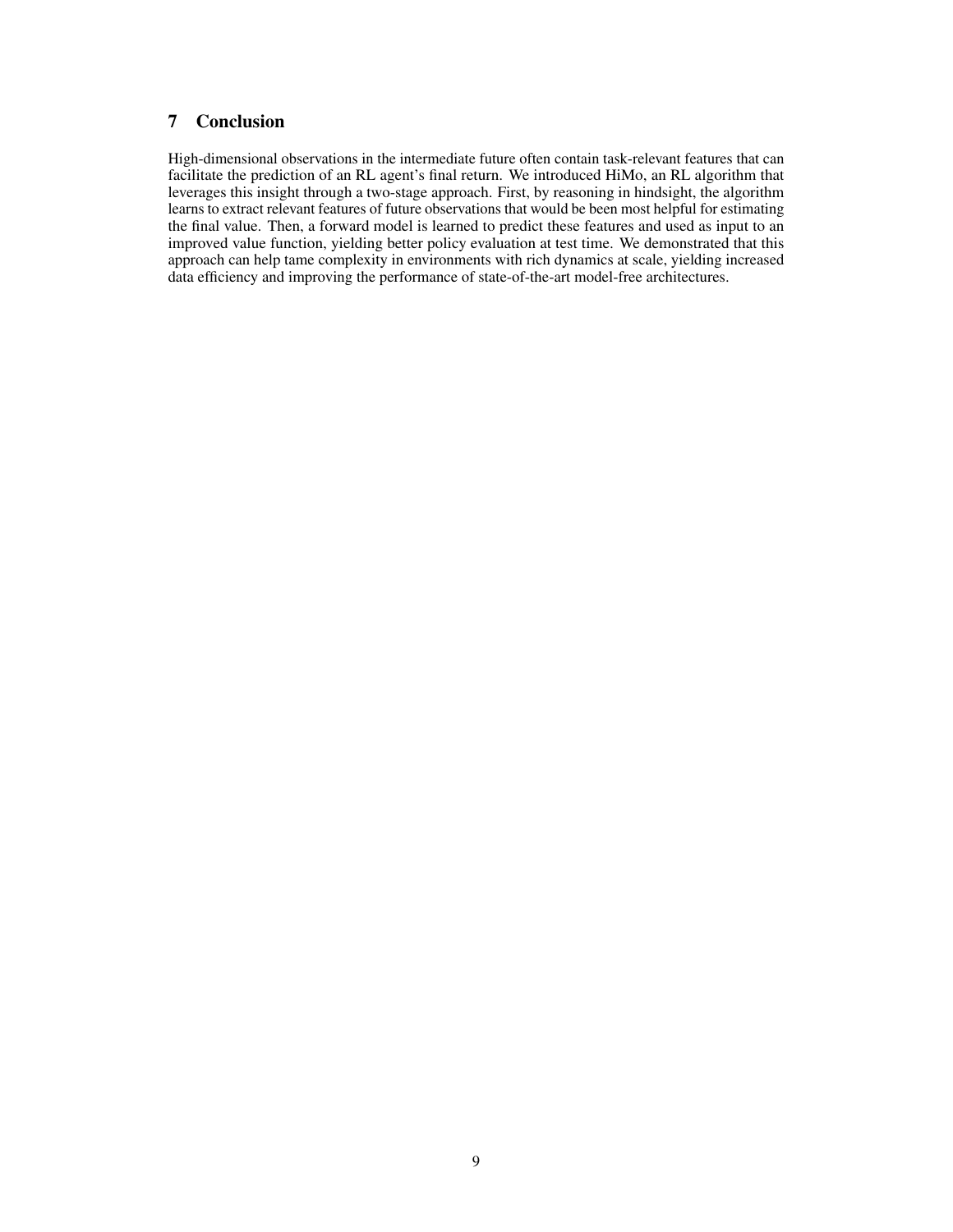### Broader Impact

This work carries fundamental research in reinforcement learning (RL) using simulated data, with the immediate goal to improve RL techniques. While we are not directly targeting any application domain in this paper, the future impact of this research will be dependent on the context in which such techniques are deployed.

## Acknowledgments and Disclosure of Funding

We thank the anonymous reviewers for their useful feedback.

#### References

- <span id="page-9-9"></span>[1] Marcin Andrychowicz, Filip Wolski, Alex Ray, Jonas Schneider, Rachel Fong, Peter Welinder, Bob McGrew, Josh Tobin, OpenAI Pieter Abbeel, and Wojciech Zaremba. Hindsight experience replay. In *Advances in neural information processing systems*, pages 5048–5058, 2017.
- <span id="page-9-11"></span>[2] Marc G Bellemare, Yavar Naddaf, Joel Veness, and Michael Bowling. The arcade learning environment: An evaluation platform for general agents. *Journal of Artificial Intelligence Research*, 47:253–279, 2013.
- <span id="page-9-6"></span>[3] Lars Buesing, Theophane Weber, Yori Zwols, Sebastien Racaniere, Arthur Guez, Jean-Baptiste Lespiau, and Nicolas Heess. Woulda, coulda, shoulda: Counterfactually-guided policy search. *arXiv preprint arXiv:1811.06272*, 2018.
- <span id="page-9-10"></span>[4] Lasse Espeholt, Hubert Soyer, Remi Munos, Karen Simonyan, Volodymir Mnih, Tom Ward, Yotam Doron, Vlad Firoiu, Tim Harley, Iain Dunning, et al. Impala: Scalable distributed deep-RL with importance weighted actor-learner architectures. In *International Conference on Machine Learning*, pages 1407–1416, 2018.
- <span id="page-9-7"></span>[5] Amir-massoud Farahmand. Iterative value-aware model learning. In *Advances in Neural Information Processing Systems*, pages 9072–9083, 2018.
- <span id="page-9-4"></span>[6] Carles Gelada, Saurabh Kumar, Jacob Buckman, Ofir Nachum, and Marc G. Bellemare. Deep-MDP: Learning continuous latent space models for representation learning. In *International Conference on Machine Learning*, pages 2170–2179, 2019.
- <span id="page-9-2"></span>[7] Arthur Guez, Mehdi Mirza, Karol Gregor, Rishabh Kabra, Sebastien Racaniere, Theophane Weber, David Raposo, Adam Santoro, Laurent Orseau, Tom Eccles, et al. An investigation of model-free planning. In *International Conference on Machine Learning*, pages 2464–2473, 2019.
- <span id="page-9-1"></span>[8] Tuomas Haarnoja, Aurick Zhou, Pieter Abbeel, and Sergey Levine. Soft actor-critic: Offpolicy maximum entropy deep reinforcement learning with a stochastic actor. In *International Conference on Machine Learning*, pages 1861–1870, 2018.
- <span id="page-9-8"></span>[9] Anna Harutyunyan, Will Dabney, Thomas Mesnard, Mohammad Gheshlaghi Azar, Bilal Piot, Nicolas Heess, Hado P van Hasselt, Gregory Wayne, Satinder Singh, Doina Precup, and Remi Munos. Hindsight credit assignment. In *Advances in Neural Information Processing Systems 32*, pages 12488–12497. 2019.
- <span id="page-9-5"></span>[10] Max Jaderberg, Volodymyr Mnih, Wojciech Marian Czarnecki, Tom Schaul, Joel Z Leibo, David Silver, and Koray Kavukcuoglu. Reinforcement learning with unsupervised auxiliary tasks. In *International Conference on Learning Representations*, 2017.
- <span id="page-9-3"></span>[11] Steven Kapturowski, Georg Ostrovski, Will Dabney, John Quan, and Remi Munos. Recurrent experience replay in distributed reinforcement learning. In *International Conference on Learning Representations*, 2019.
- <span id="page-9-0"></span>[12] Volodymyr Mnih, Koray Kavukcuoglu, David Silver, Andrei A Rusu, Joel Veness, Marc G Bellemare, Alex Graves, Martin Riedmiller, Andreas K Fidjeland, Georg Ostrovski, et al. Human-level control through deep reinforcement learning. *Nature*, 518(7540):529, 2015.